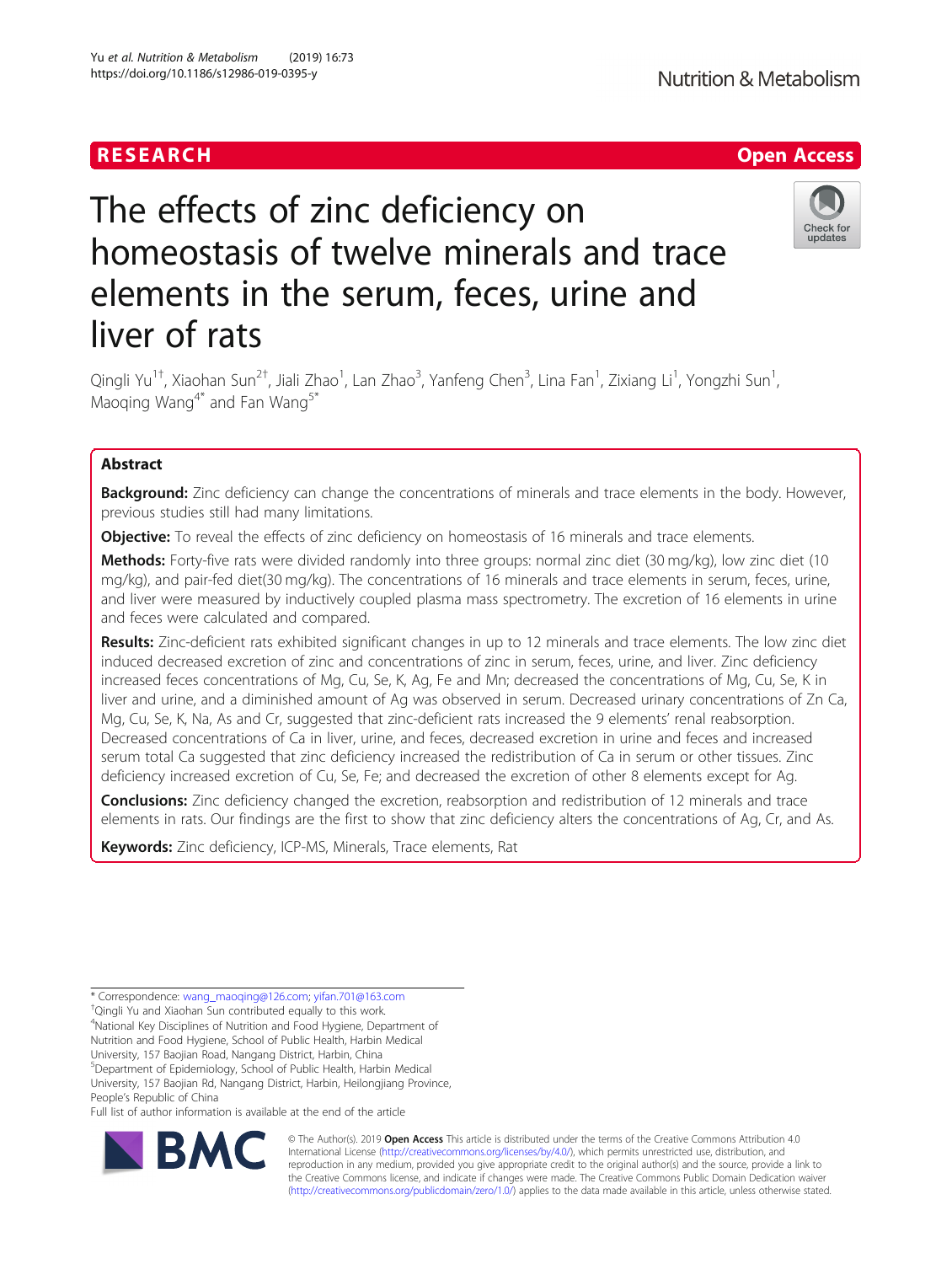## Introduction

Zinc is an essential trace element in human body and plays extensive and important physiological functions [[1](#page-7-0), [2\]](#page-7-0). Left untreated, zinc deficiency can cause many adverse effects, including growth retardation, poor appetite, delayed sexual development, learning and memory disabilities, impaired immunity, and diabetes [[1,](#page-7-0) [3](#page-7-0)–[9](#page-7-0)]. Investigators have reported that zinc deficiency altered the concentrations of seven minerals and trace elements (Fe, Mn, Cu, Mg, Ca, Na, and K) in serum, urine, and tissues such as liver, bone, testes, muscle, esophagus, kidney, heart, brain, spleen, thyroid and adrenal glands, esophagus, and spleen [\[10](#page-7-0)–[16\]](#page-7-0). In addition to zinc deficiency, abnormal concentrations of the above minerals and trace elements can also cause adverse physiological effects. For example, abnormal concentrations of iron areassociated with anemia and immunological disorders [[17](#page-7-0)], manganese with nervous system diseases [[18](#page-7-0)], copper with cardiovascular diseases and cancer [[19](#page-7-0), [20](#page-7-0)],calcium with BMD, magnesium and manganese with diabetes [[3](#page-7-0)] and Na with hypertension. However, it is not clear whether zinc deficiency-induced alterations in the concentrations of these other elements are responsible for the foregoing adverse effects. Therefore, it is necessary to investigate the direct effects of zinc deficiency on the alterations of minerals and trace elements of body.

Existing studies about the effects of zinc deficiency on the alterations of minerals and trace elements in the body still have many limitations. First, to our knowledge, the concentrations of only two or three elements (usually Cu, Mg, and Fe) were measured in most previous studies; in only two studies researchers have measured nine or more elements simultaneously in brain tissues  $[14]$  $[14]$  and serum  $[16]$  $[16]$ . Second, the concentrations of minerals and trace elements in human or animal feces have not been reported for conditions of zinc deficiency. Likewise, there is no study of zinc-deficient animals or humans for which measurements of minerals and trace elements have been performed concurrently in serum, urine, feces, and tissues. Lastly, in most studies, investigators have used atomic absorption spectroscopy (AAS) for quantitative analysis of minerals and traces elements. Compared with AAS, inductively coupled plasma mass spectrometry (ICP-MS) can quantify multiple elements simultaneously, and ICP-MS has been applied widely for that purpose.

In this study, we used ICP-MS to simultaneously measure the concentrations of 16 minerals and trace elements in multiple samples (serum, feces, urine, and liver) of rats fed a low-zinc diet and calculate their excretion in urine and feces. By analyzing intake, excretion, and redistribution, we comprehensively revealed the effects of zinc deficiency on homeostasis of these 16 elements.

## Method and materials Animal experiment

The study was approved by the Harbin Medical University Institutional Animal Care Committee and performed in accordance with the Harbin Medical University guidelines for the care and use of laboratory animals. Forty-five fiveweek-old male Wistar rats(110-130 g) were purchased from Beijing Vital River Laboratory Animal Technology Co., Ltd. They were maintained with a controlled light schedule (12 h light: 12 h dark) at room temperature (24 ± 1 °C) and with constant humidity  $(50\% \pm 5\%)$ . After an adaptation period of 7 days, the rats were randomly divided into three groups: normal zinc diet group,  $n = 15$ , NZG; low zinc diet group,  $n = 15$ , LZG; and pair-fed group, n = 15, PZG. The animal diets were modified based on the standard AIN-93Gdiet with dried egg white as the protein source from Beijing KeAoLiXie Animal Food co., LTD, China. The contents of minerals and trace elements and compositions in the diets are detailed in Additional file [1:](#page-6-0) Table S1.The target content of zinc was 30 mg/kg in the normal diet and 10 mg/kg in the low zinc diet. We used flame atomic absorption spectrometry to confirm the target zinc contents; the normal diet had 30.4 mg/kg of zinc and the low zinc diet had9.7 mg/kg. The pair-fed zinc group (PZG) was fed a normal-zinc diet, and daily food intakes were same as in LZG. To avoid zinc recycling and contamination, the rats were housed singly in stainless steel cages. All rats were allowed to drink deionized water from a plastic container with a stainless-steel spray nozzle. Food intake was recorded every two days, and body weight was measured once a week.

## Sample collection, pretreatment and detection of serum biochemical indicators

## Sample collection

Before the end of the experiment, the animals were transferred to metabolic cages with a sharp bottom funnel to collect urine and feces samples. The 24 h-urine and stools were collected twice. The volume of urine and weight of feces were recorded and the average of feces weight and urine volume was calculated and recorded. The feces of all rats were collected and placed in non-ionic EP tubes, and stored at − 80 °C.The urine of all rats was separated from feces by a sharp bottom funnel; and was collected in15ml ion-free plastic centrifuge tubes (Corning Incorporated) and subjected to centrifugation at 3000 rpm (835 g) for 10 min. The supernatants were stored at − 80 °C.After 4 weeks of feeding, all rats were fasted for 12 h and then anesthetized by intraperitoneal injection of 10% Chloral hydrate (0.3 ml/kg body weight). Blood samples were collected from abdominal aorta and placed at room temperature for 2 h. After centrifugation for 15 min at 3000 rpm(835 g), the separated serum was stored at − 80 °C. The livers were removed,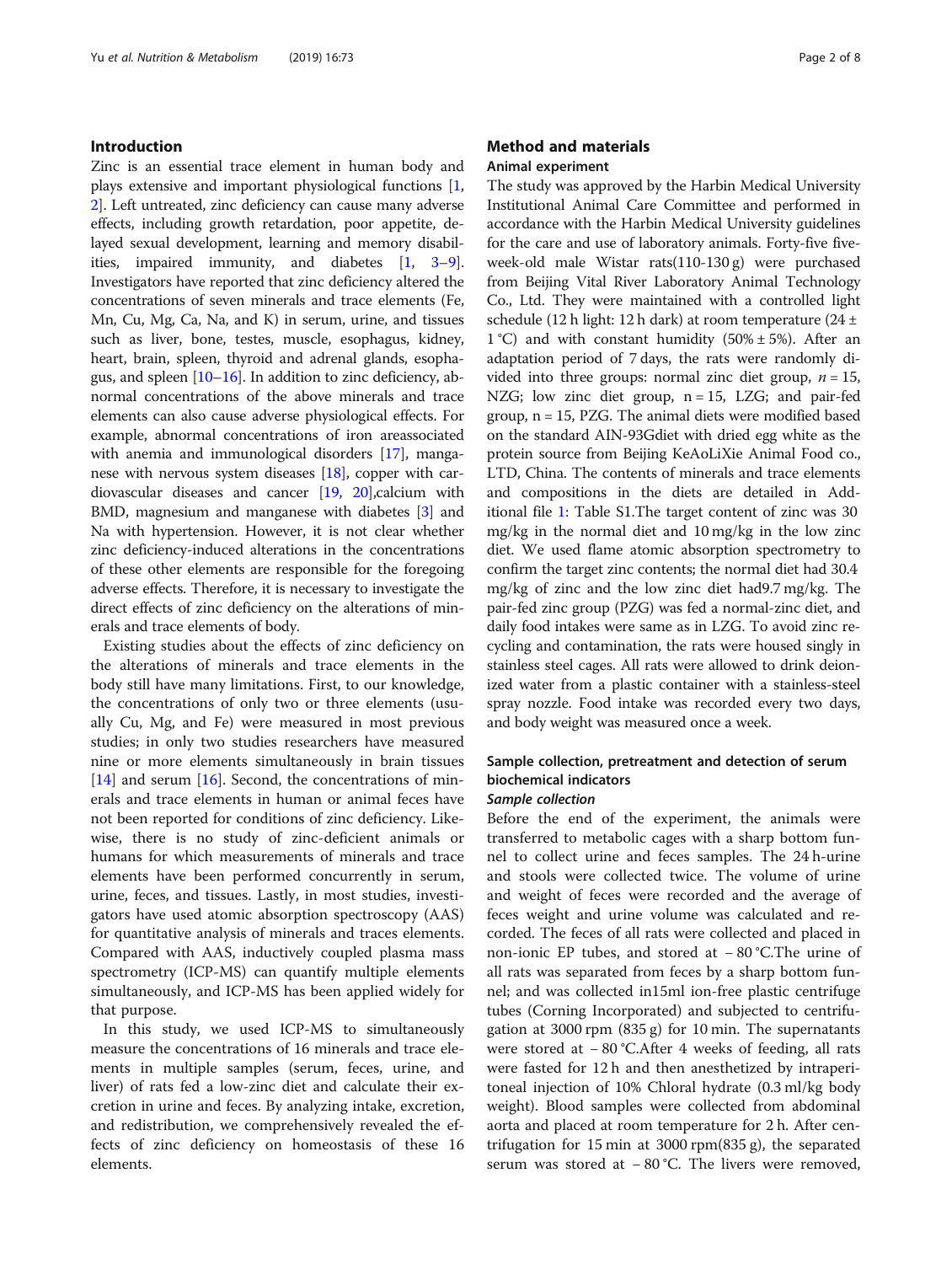<span id="page-2-0"></span>washed several times with deionized water, then placed in15 ml ion-free plastic centrifuge tubes at − 80 °C.

#### Measurements of serum biochemical indicators

The concentrations of free zinc and free calcium in serum were measured by colorimetry (the reagent kits were purchased from Sigma-Aldrich, China), and the serum concentrations of metallothionein, growth hormone, interleukin (IL)-1, IL-6, thymosin, and insulin were measured by ELISA (kits from Summus, Harbin and Sigma-Aldrich).

## Quantitative analysis of16 minerals and trace elements in serum, feces, urine, and liver of rats by ICP-MS Sample pretreatment

All samples were pretreated by wet digestion. Serum (200 μl) was placed in 50 ml glass conical bottles cleaned by deionization. After adding  $HNO<sub>3</sub>:HClO<sub>4</sub> (4:1)$  solution (Guaranteed reagent, Xilong Scitenfic, China), the mixtures were digested in a temperature-controlled furnace at 100 °C until the solutions became colorless or complete. To reduce the concentration of acid in the digestive solution, 3 ml deionized water was added and dried it twice by heated. The digested materials were dissolvedwith5 ml 5% nitric acid and transferred to 15 ml ion-free plastic centrifuge tubes.

The pretreatment methods of feces, urine, and liver were the same as that for serum. Specifically, 0.05 g of feces, 200 μl of urine, and 0.1 g of liver were pretreated. The digested materials were dissolvedwith5 ml 5% nitric acid solution and transferred to a 15 ml ion-free plastic centrifuge tube.

## Quantitative analysis of 16 minerals and trace elements by ICP-MS

The concentrations of 16 minerals and trace elements in the samples were detected with an Agilent 7800 inductively coupled plasma-mass spectrometer (ICP- MS, Agilent) in the Heilongjiang Provincial Center for Disease Control and Prevention [\[21](#page-7-0)]. The parameters of ICP-MS were the following: radiofrequency (RF) power: 1.55 kW; sampling depth: 8 mm; plasma gas flow: 15.0 L/min; carrier gas (Ar): 1.03 L/min; dilution gas,0 L/min; auxiliary gas,  $0.9$  L/min; spray chamber temperature (L):  $2^{\circ}C$ ; peristaltic pump: 0.10 r/s. Helium mode was operated in high energy mode which offers enhanced sensitivity for selenium. Helium gas flow: 10 ml/min and KED was 4 V.

A calibration standard solution (No:5183–4688) was purchased from Agilent Technology Co., Ltd. Calibration standards were prepared as follows: 10 mg/L mixed standard reserve solution was diluted with 5% nitric acid to produce mixed standard solution serials of various elements (0.5, 1, 2, 5, and 10 mg/L for K, Ca, Na, Mg, and Fe and 5, 10, 20, 50, 100 μg/L for Al, Cr, Mn, Cu, Zn, As, Se, Ag, Sn, Ba, and Pb). The standard curves were drawn with count per second (CPS) as ordinate and mass concentration as abscissa. The elemental contents in certified reference material (Trace Elements Serum L-1 RUO, Seronorm™) were determined by the established method for the determination of the elements in this study. The results confirmed the accuracy of our method.

#### Statistical analysis

Serum biochemical indicators and the concentrations of minerals and trace elements were expressed as mean ± SD. Differences between the groups were analyzed by an independent t test and ANOVA test. A two-tailed value of  $P < 0.05$  was considered to be statistically significant. Data were analyzed using SPSS software (version 17.0, Chicago, IL, USA).

## Results

#### The weights, food intake, and serum indicators of rats

After 12 days of low zinc diet, the food intake of LZG was significantly lower than that of NZG  $(P < 0.01)$ (Fig. 1). From 21 to 28 days, the body weights of LZG were significantly lower than the weights of NZG and PZG  $(P < 0.05)$ ; and the body weights of PZG were

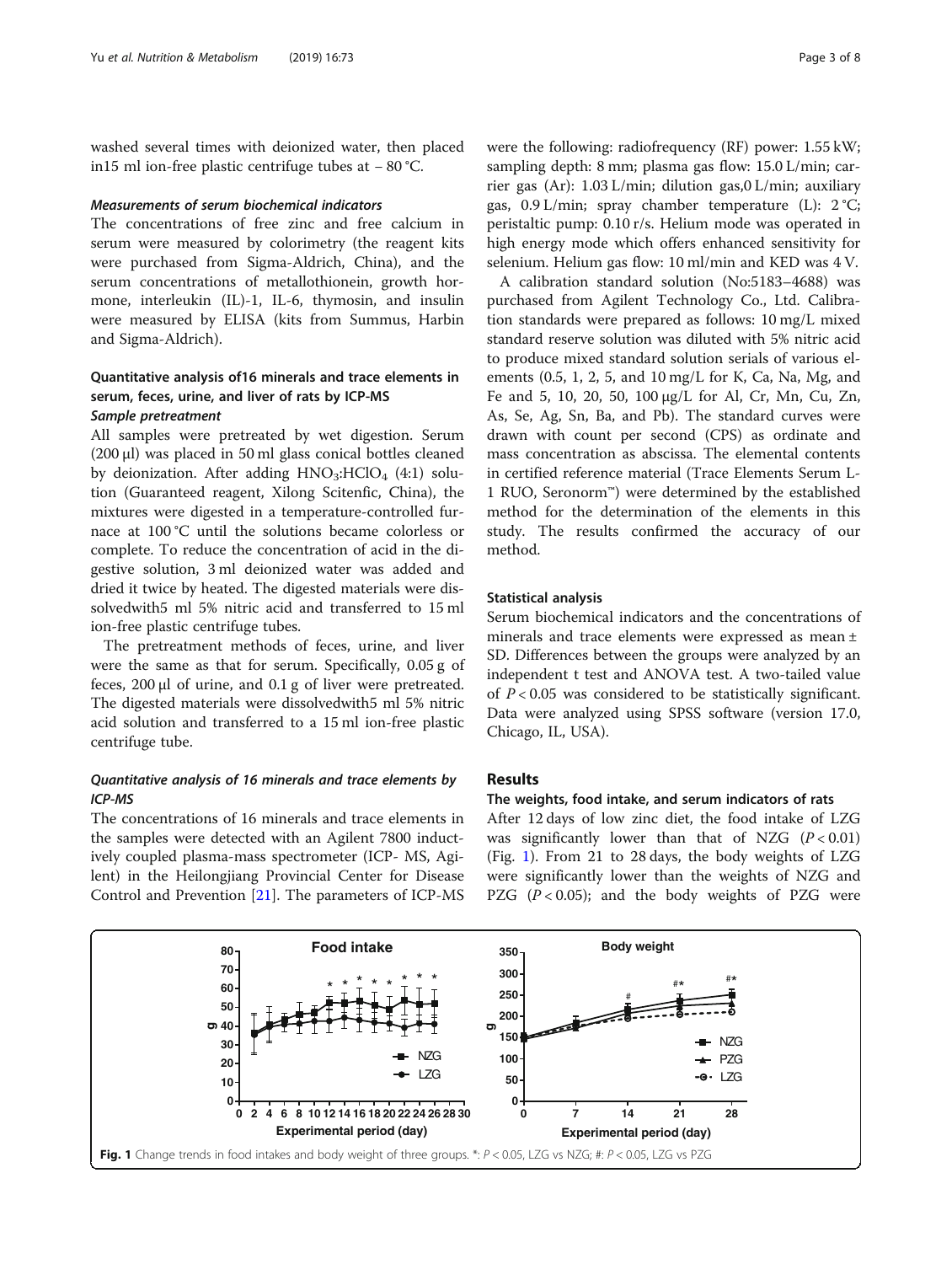<span id="page-3-0"></span>significantly lower than the weights of NZG  $(P < 0.05)$ (Fig. [1](#page-2-0)).

As shown in Table 1, we observed significantly decreased serum concentrations of free zinc, metallothionein, growth hormone, interleukin (IL)-1/IL-6, thymosin, and insulin in LZG compared with NZG and  $PZG(P < 0.05)$ . There were no significant statistical differences in all serum indicators between PZG and NZG. These findings confirmed that our zinc-deficient rat model was successfully established.

## The concentrations of 16 minerals and trace elements in the serum, feces, urine and liver of rats Serum minerals and trace elements

As shown in Fig. [2](#page-4-0) and Additional file [1:](#page-6-0) Table S2, we found significantly decreased concentrations of total Zn and Ag in serum and significantly increased serum Ca in LZG compared with NZG and PZG  $(P < 0.05)$ ; we did not find significant differences for 13 other elements.

## Feces minerals and trace elements

As shown in Fig. [3,](#page-4-0) Additional file [1:](#page-6-0) Figure S1 and Table S3, in feces, the concentrations of Zn and Ca were significantly decreased and the concentrations of Mg, Cu, K, Se, Fe, Mn, and Ag were significantly increased in LZG compared with NZG and  $PZG(P< 0.05)$ ; significant changes for 7 other elements were not observed.

#### Urinary minerals and trace elements

As shown in Fig. [3,](#page-4-0) Additional file [1:](#page-6-0) Figure S2 and Table S4, the concentrations of Zn, Ca, Mg, Cu, Na, K, Se, Cr, and As in urine were significantly decreased in LZG compared with NZG and PZG  $(P < 0.05)$ ; we did not find significant differences for 7 other elements.

#### Liver minerals and trace elements

As shown in Fig. [3](#page-4-0), Additional file [1](#page-6-0): Figure S3 and Table S5, the concentrations of Zn, Ca, Mg, Cu, K, and Se in liver were significantly decreased in LZG compared with NZG and PZG (all  $P < 0.05$ ), whereas 10 other elements showed no

Table 1 Serum biochemical indicators between 3 groups

| Indicators             | N7G              | P7G             | 17G              |
|------------------------|------------------|-----------------|------------------|
| Zinc ion (mg/L)        | $1.23 + 0.25$    | $1.10 + 0.29$   | $0.75 + 0.29*$   |
| Calcium ion (mg/L)     | $64.72 \pm 2.10$ | $64.42 + 3.73$  | $65.05 + 1.38$   |
| Metallothionein (µg/L) | $6.23 + 0.96$    | $6.11 + 0.89$   | $2.05 + 0.95*$   |
| Growth hormone (ng/L)  | $5.32 + 2.06$    | $5.43 + 2.25$   | $2.19 \pm 1.87*$ |
| $IL-1$ (ng/L)          | $19.91 + 6.28$   | $18.00 + 3.76$  | $12.74 + 1.69*$  |
| $IL-6$ (ng/L)          | $70.96 + 25.90$  | $78.60 + 31.42$ | $32.26 + 10.11*$ |
| Thymosin (mg/ml)       | $7.89 + 0.54$    | $2.69 + 0.78$   | $0.67 \pm 0.46*$ |
| Insulin (ng/ml)        | $0.63 \pm 0.15$  | $0.62 + 0.17$   | $0.42 \pm 0.07*$ |

\*: P<0.05 LZG vs NZG and PZG

significant changes. The concentrations of 16 minerals and trace elements in the livers of PZG were not detected by us.

## Excretion of 12 minerals and trace elements in urine and feces

As shown in Additional file [1](#page-6-0): Figure S4, the weight of feces was significantly decreased in LZG compared with NZG and PZG ( $P < 0.05$ ). The volume of urine in LZG suggested a decreasing trend, but the data were not statistically different between the groups. As shown in Fig. [4](#page-5-0) and Additional file [1](#page-6-0): Table S6, increased excretion of Mg, Cu, Se, K, Fe and decreased excretion Zn, Ca, Na, Cr were observed in the feces LZG. For reduced urine concentrations and urine volume, urinary excretion of 12 elements was all decreased in LZG or their urinary reabsorption were increased.

Figure [4](#page-5-0) and Additional file [1:](#page-6-0) Table S7 showed that the excretion of Cu, Se and Fe in feces were greater than the reabsorption in urine. So, the total excretion of Cu, Se and Fe were increased and zinc deficient rats lost Cu, Se and Fe. In contrast, the excretion of Mg and K in feces was less than the reabsorption in urine, so the total excretion of Mg and K were decreased and zinc deficient rats did not lose Mg and K. Except for Ag, zinc deficiency increased the total excretion of Cu, Se and Fe, while the results of other 8 elements were opposite.

## **Discussion**

We have used ICP-MS to concurrently measure the concentrations of 16 minerals and trace elements in serum, feces, urine, and liver of zinc-deficient rats. Compared to normal diet rats, low zinc diet caused changes in the levels of 12minerals and trace elements.

## The alterations of 12 differential minerals and trace elements in four samples

Previous studies have indicated that the serum concentrations of Zn, Mn, Cu, Mg, Se, and Fe were changed by a zinc-deficient diet [\[11](#page-7-0), [16](#page-7-0)]. We found decreased Zn and Ag and increased Cain serum of LZG compared with NZG (Fig. [3\)](#page-4-0). The concentrations of Mn and Cu suggested a decreasing trend, but the data were not statistically different between the groups. The main reason why our test results are inconsistent with other studies were that the zinc content  $(\leq 5 \text{ mg/kg})$  in the low zinc diets of other studies was less than our low zinc diet(10 mg/kg), and rats were maintained on low zinc diets for longer periods than in our study. Furthermore, other investigators measured only free elements in serum, except the elements bound to proteins. Conversely, in our study, we measured the total levels of 16 elements in serum, including free elements and elements bound to serum proteins.

In liver, the concentrations of Zn, Ca, Mg, Cu, K and Se were significantly decreased in LZG compared with NZG (Fig. [3](#page-4-0)); these changes were consistent with other reports [\[10](#page-7-0),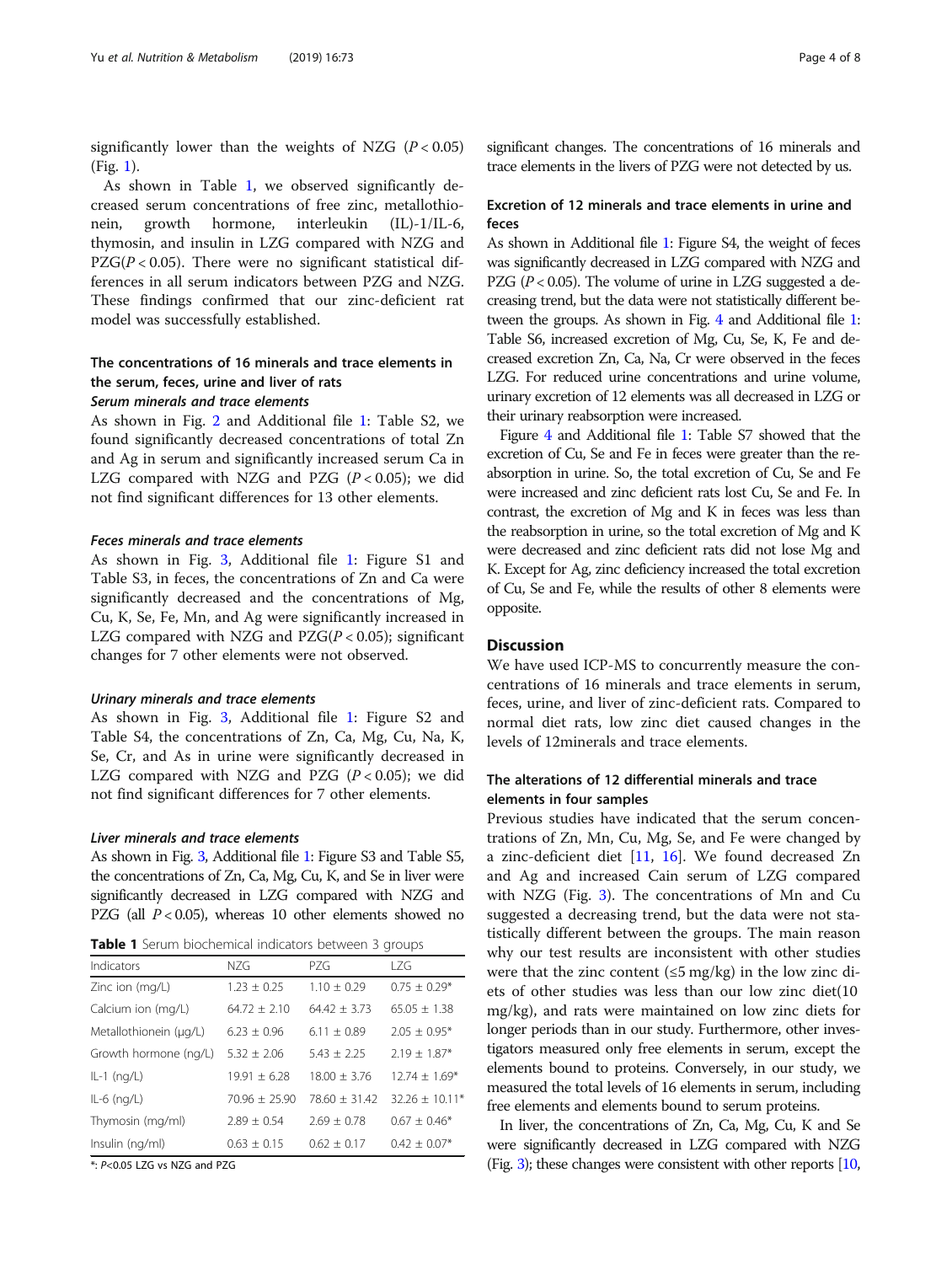<span id="page-4-0"></span>

[22](#page-7-0)–[24\]](#page-7-0). Notably, for the first time, our results indicated that zinc deficiency caused a decrease in the concentrations of liver Se. Compared to NZG, the significantly decreased urinary Cu, Se, K, Na, As and Cr except for Zn, Mg and Ca in zinc deficient rats were first observed in our study (Fig. 3). Marginal zinc deficiency can reduce the excretion of Mg and Ca into urine and increase their retention [\[13](#page-7-0)],observations that are consistent with our findings. In feces, we found for the first time that zinc deficiency induced alterations in the concentrations of nine elements, i.e., increased Mg, Cu, Se, K, Ag, Fe, and Mn, and decreased Zn and Ca.

In sum, we found that zinc deficiency induced alterations in the concentrationsof12 minerals and trace elements in rats, including previously unreported alterations in Ag, As, and Cr (Figs. 3 and [4\)](#page-5-0).

## Reasons for alterations of twelve differential minerals and trace elements

## Effects of food intake and body weight on the levels of 12 minerals and trace elements

In our study, the food intake of PZG was significantly lower than that of NZG. The intakes of minerals and

trace elements in PZG were significantly reduced compared with NZG, and the concentrations of minerals and trace elements in PZG should be reduced. However, the body weights of PZG were significantly lower than the weights of NZG  $(P < 0.05)$  (Fig. [1\)](#page-2-0). We speculate that decreased body weights may reduce the consumption of minerals and trace elements and maintain their normal levels in the body when the zinc status of rats is normal. Therefore, there were no significant differences in the concentrations of 12 elements in serum, feces, urine, and liver between these two normal zinc diet groups (PZG and NZG).

The PZG group was fed a normal-zinc diet, and their daily food intakes were the same as in LZG. So, the intakes of other minerals and trace elements except for Zinc in PZG were as same as in LZG. The result indicated that food intake had no effect on the concentrations of 12 elements. Compared with PZG, the body weights and feces weights of LZG were significantly decreased. Reduced body and weight feces weights may reduce the consumption and excretion of minerals and trace elements and tried to maintain their level in the body. However, when rats were in a zinc-deficient state,

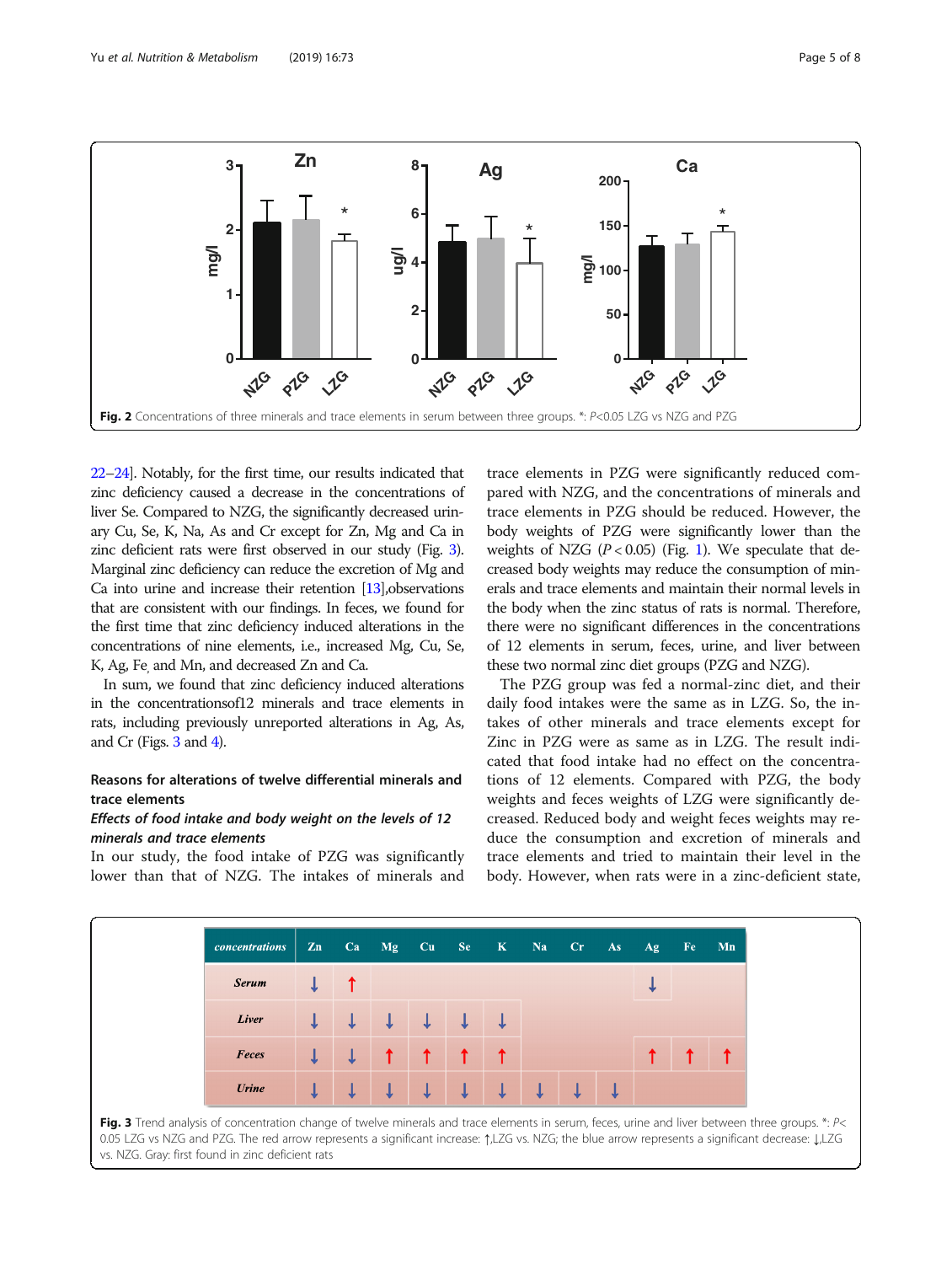<span id="page-5-0"></span>

the reduced body weight was not sufficient to maintain the normal levels of the body's minerals and trace elements. And, the low-zinc diet eventually led to changes in 12 minerals and trace elements. The above results indicated that the alterations of 12 minerals and trace elements in LZG were induced by low zinc diet (or zinc deficiency), and were not related to food intake.

#### Effects of dietary zinc content on the levels of Zn in body

Compared with the normal zinc diet groups (NZG and PZG), for the LZG group, we observed significant decreases in free serum zinc, total zinc in serum, feces, urine, and liver. Therefore, reduced dietary zinc content was the main cause of decreased zinc in the body [\[25](#page-7-0)]. To maintain zinc homeostasis, the zinc-deficient rats increased zinc reabsorption, thereby causing decreased concentrations of zinc in feces and urine and decreased excretion via urine and feces (Fig. 4). However, decreased excretion of fecal and urinary zinc was insufficient to meet the zinc demands of serum and liver, so eventually there were decreased concentrations of zinc in these samples.

## Effect of low-zinc diet on excretion and reabsorption of 10 minerals and trace elements

Excretion and reabsorption of mg, cu, se, K, ag, Fe and Mn by feces The concentrations and excretion of Mg, Cu, Se and K in feces of LZG were all significantly increased compared to NZG, whereas their concentrations in urine and liver were decreased (Fig. 4). These results suggested that zinc deficiency caused increased fecal excretion of these four elements. To maintain the concentrations of these four elements in the body, their urinary excretion was remarkably reduced. But homeostasis still could not be maintained, which led to a further decrease concentration of these four elements in liver. Increased total excretion of Cu and Se suggested that the serum concentrations of Cu and Se may also decline if zinc deficiency was further aggravated.

In contrast, the concentrations of Ag, Fe and Mn in feces were significantly increased in LZG compared with NZG. However, feces excretion of Ag, Fe and Mn were not changed and decreased urinary excretion of Ag and Mn were observed in LZG. So, concentrations of Mn were unchanged in serum, urine and liver. But, lower Mn excretion did not decrease the serum concentration of Mn in LZG. In serum, the concentration of Ag was decreased significantly due to feces excretion, whereas Fe only showed a decreasing trend. And further exacerbation of zinc deficiency may decrease the concentration of serum Fe for higher feces excretion. Brad J. Niles reported that zinc deficiency induced a consequence of alterations in iron regulatory protein-binding activity, iron transporters, and iron storage protein [[26\]](#page-7-0).

Increased excretion of Cu, Se and Fe suggested that zinc deficient rats were at risk of Cu, Se and Fe deficiency.

Excretion and reabsorption of Na, Cr, and as by urine Compared with the NZG, the concentrations of Na, As, and Cr in urine of LZG and their excretion were significantly decreased; however, their concentrations were normal in serum, feces, and liver (Figs. [3](#page-4-0) and 4). Others have reported that the concentrations of Na and K in cerebellum and hippocampus of zinc-deficient rats were higher than those of normal rats [\[14](#page-7-0)]. The decreased K excretion of LZG was also observed in our study. We speculate that the urinary reabsorption of Na and K in zinc-deficient rats was increased to maintain high concentrations of Na and K in other tissues; this resorption, in turn, caused diminished urinary excretion of Na and K. To verify this hypothesis, it is necessary to measure concentrations of Na and K in other tissues.

## Effect of low-zinc diet on the redistribution of ca

We did not find a significant difference in dietary calcium intake between LZG and PZG (Fig. [1](#page-2-0)). However, the concentrations of Ca in liver, feces, and urine and excretion of Ca in feces and urine of LZG were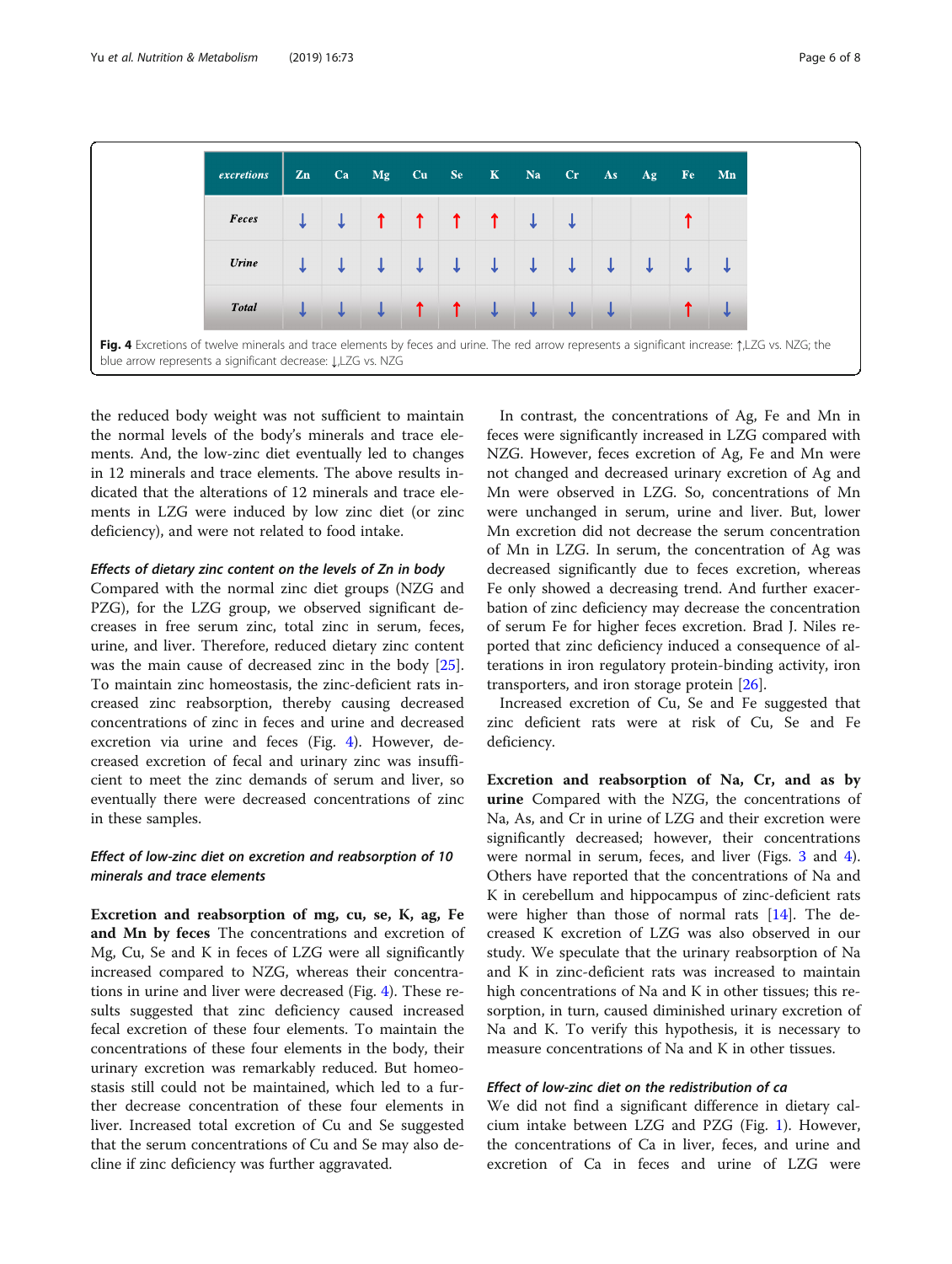<span id="page-6-0"></span>remarkably decreased compared with PZG and NZG (Figs. [3](#page-4-0) and [4](#page-5-0)). These results suggested that zinc deficiency increased the reabsorption of calcium by decreasing calcium excretion, so that the calcium of LZG rats was not lost. But where did the decreased calcium go in the LZG rats? In our study, using colorimetry, we did not detect a significant difference in the level of free calcium  $(Ca^{2+})$  in serum between LZG and NZG (Table [1](#page-3-0)). However, the total amount of calcium in LZG serum was significantly increased compared with NZG and PZG (Fig. [2](#page-4-0)). Total calcium in serum includes free calcium (calcium ion), protein-bound calcium, and other calcium compounds. The absence of a change in free serum calcium suggested that the level of protein-bound calcium or calcium compounds was increased. We speculate that zinc deficiency may increase the distribution of calcium in serum or other tissues and decrease calcium excretion. The possible mechanism is due to the antagonism of zinc and calcium by calcium-activated calmodulin [\[27](#page-7-0), [28\]](#page-7-0). Zinc is an inhibitor both of calcium-activated calmodulin. Zn deficiency raised the Ca concentration in the brain, muscle, testis by elevated calmodulin concentration [\[29,](#page-7-0) [30\]](#page-7-0).

## Adverse effects of alterations in minerals and trace elements

Minerals and trace elements are widely distributed in the body and have important physiological functions. Abnormal availability of minerals and trace elements induces serious adverse effects [[19](#page-7-0), [31](#page-7-0)–[33](#page-7-0)].

Decreases in body weight, growth hormone, dietary intake, thymic organ coefficient, IL-1/IL-6, thymosin, and insulin in LZG indicated that zinc deficiency negatively affected growth, immunity, and sugar metabolism in rats (Table [1](#page-3-0)). It is well known that zinc deficiency is related to growth retardation [[34\]](#page-7-0), impaired immunity function [[5\]](#page-7-0), and emergence of diabetes [[3,](#page-7-0) [9](#page-7-0)]. In contrast to zinc deficiency that affects these three aspects of physiology, impaired growth and development is associated with magnesium deficiency [[35](#page-7-0)], selenium, iron, and magnesium deficiencies are related to impaired immune function [[32](#page-7-0), [36](#page-7-0)–[40](#page-7-0)], and copper, magnesium, and manganese have important functions in regulation of blood sugar [[3](#page-7-0), [41](#page-7-0)]. Therefore, in addition to the direct adverse effects induced by zinc deficiency, changes in other minerals and trace elements induced by zinc deficiency may also indirectly promote the above adverse effects. In addition, iron deficiency can cause anemia [\[17](#page-7-0)], copper deficiency affects the occurrence and development of cardiovascular diseases [\[19,](#page-7-0) [20](#page-7-0)], and magnesium and calcium deficiencies are linked to osteoporosis [\[42](#page-7-0)]. Recent literature has confirmed that zinc deficiency is closely related to decreased BMD and osteoporosis [[43](#page-7-0)– [45\]](#page-7-0). We hypothesize that the redistribution of calcium in

the body induced by zinc deficiency played an important role in decreased BMD and osteoporosis. Therefore, our results suggest that the alterations of minerals and trace elements induced by zinc deficiency may be associated with the above adverse effects.

## Conclusion

Our results confirmed that zinc deficiency induced alterations in the concentrations of 12 minerals and trace elements in serum, urine, feces and liver of rats. These changes occurred by increased excretion of Cu, Se and Fe, decreased excretion of 8 elements, and increased redistribution of calcium in serum or other tissues.

#### Supplementary information

Supplementary information accompanies this paper at [https://doi.org/10.](https://doi.org/10.1186/s12986-019-0395-y) [1186/s12986-019-0395-y](https://doi.org/10.1186/s12986-019-0395-y).

Additional file 1: Table S1. The main component of rats' diet for two groups. Table S2. The concentrations of 16 elements in serum of rats. Table S3. The concentrations of 16 elements in feces of rats. Table S4. The concentrations of 16 elements in urine of rats. Table S5. The concentrations of 16 elements in liver of rats. Table S6.The excretion of 12elements in feces and urine. Table S7. The difference of urine and fecal excretion of 12 elements between LZG and NZG. Figure S1. Concentrations of three minerals and trace elements in feces between three groups \*: P< 0.05 LZG vs NZG and PZG. Figure S2. Concentrations of three minerals and trace elements in urine between three groups \*: P<0.05 LZG vs NZG and PZG. Figure S3. Concentrations of three minerals and trace elements in liver between three groups \*: P<0.05 LZG vs NZG and PZG. Figure S4. Feces weight and Urine volume of Rats \*: P<0.05, LZG vs NZG and PZG. (DOCX 1270 kb)

#### Abbreviations

AAS: Atomic absorption spectroscopy; BMD: Bone mineral density; CPS: Count per second; ICP-MS: Inductively coupled plasma mass spectrometry; LZG: Low zinc diet group; NZG: Normal zinc diet group; PZG: Pair-fed group; RF: Radiofrequency

#### Acknowledgements

The authors would like to thank AiMi ([www.aimieditor.com](http://www.aimieditor.com)) for providing linguistic assistance.

#### Authors' contributions

Maoqing Wang and Fan Wang contributed to the study's conception and design. QingliYu and Xiaohan Sun contributed to drafting of the manuscript. QingliYu, Zixiang Li and Yongzhi Sun performed animal experiments and data collection. Lan Zhao and Yanfeng Chen measured element concentrations by ICP-MS. Jiali Zhao and Lina Fan performed data analysis and interpretation. The final draft was read and approved by all the authors.

#### Funding

This work was supported by grants from National Nature Science Foundation of China (81573147).

#### Availability of data and materials

The datasets used and/or analyzed during the current study are available from the corresponding author on reasonable request.

#### Ethics approval

This animal study was performed according to institutional guidelines with the approval of the Institutional Animal Care and Use Committee of the Harbin Medical University.